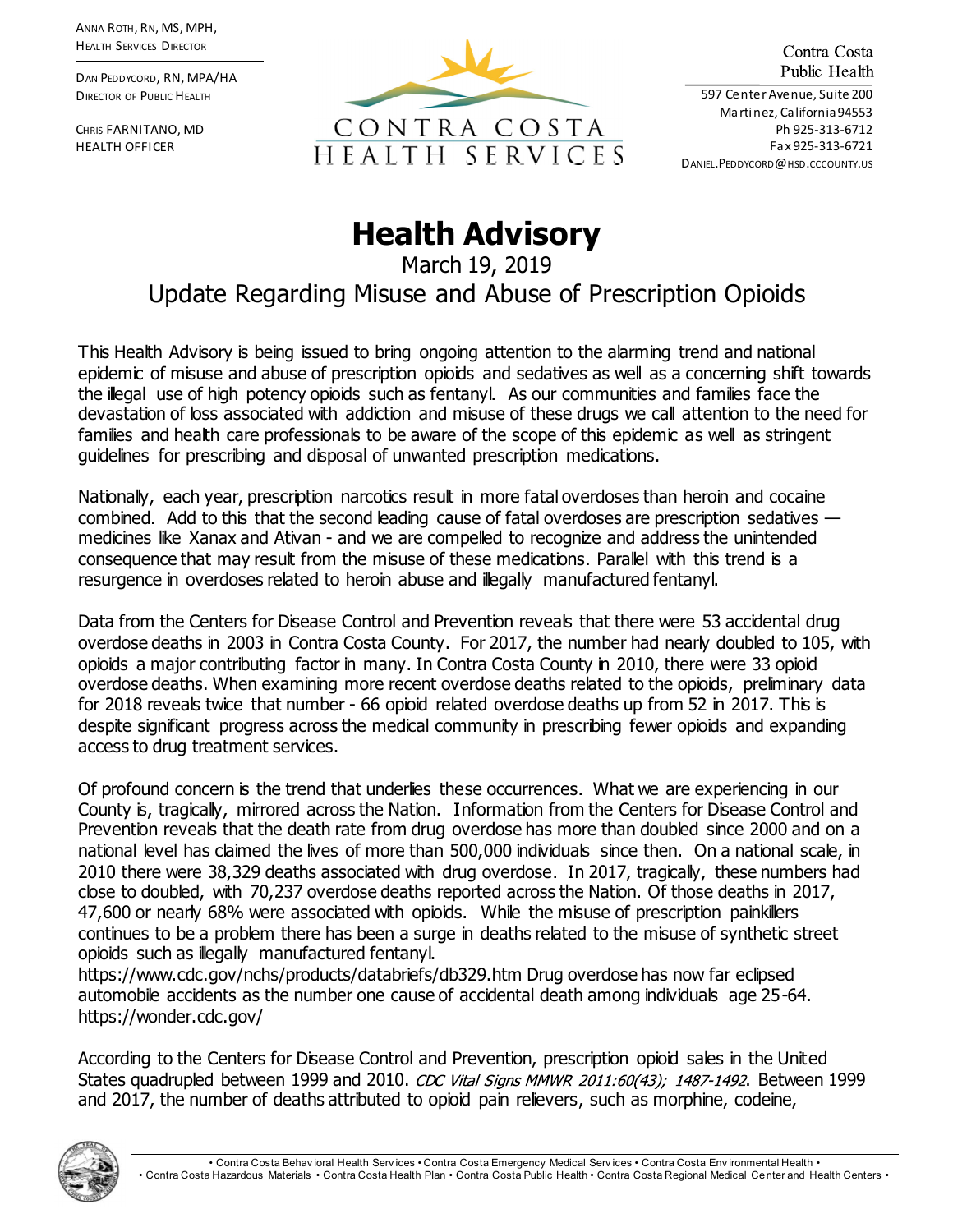hydrocodone, and oxycodone, had increased by more the 500%. https://www.cdc.gov/nchs/products/databriefs/db329.htm

## **A Call to Action:**

Counties, health systems and community partners across the greater bay area are galvanized in their efforts to address this epidemic. Closer to home, the Alameda-Contra Costa Medical Association together with local public health agencies, health insurers, behavioral health providers, community partners and health care provider organizations are calling for Emergency Departments, Urgent Care Centers and Primary Care clinicians to adopt a set of quidelines for prescribing opioids. These quidelines are intended to help balance the need for the treatment of pain with the very real risk of drug dependency, abuse and addiction. Electronic copies of the quidelines and other helpful information can be downloaded from www.EastBaySafeRX.org. In addition, health systems are expanding the availability of substance use disorder treatment programs and medication assisted treatment.

Naloxone, an opioid antagonist that can reverse life threatening opioid overdoses, can be obtained for family and friends of people taking prescribed and non-prescribed opioids. Pharmacists can provide this drug without a prescription and many insurance companies cover this medication when prescribed by health providers. It has been shown, that when Naloxone is made available for use by trained nonmedical people, it can reduce opioid related deaths.

Diversion of prescription opioids (use by others for whom the drug was not prescribed) is one of the risk conditions for the misuse of this drug. Contra Costa County was among the first in the Nation to adopt a Safe Drug Disposal Ordinance that requires drug manufacturers to implement a system of safe drug disposal. In September of 2018 the program was implemented in the County and you can now find a number of disposal kiosk located at pharmacies and health facilities across the County. Go to https://med-project.org/ and type in your zip code to find a disposal kiosk near you.

Prescription drug abuse is a complex social problem that requires new dialogue, innovative solutions and the engagement of our health care community. Launched in May 2015, East Bay Safe Prescribing Coalition brings together stakeholders across sectors, including physicians, pharmacists, schools, law enforcement agencies, public health officials and concerned community members to design and implement local strategies for prevention and awareness. Efforts by regional health care delivery systems and health insurers have shown positive results in reducing the number of prescriptions for opioid-based pain medication. In addition, the Contra Costa MEDS (Medication Education and Disposal Safety) Coalition is a community based effort that has engaged multiple sectors, communities and partners to advance awareness and develop local strategies to help prevent the misuse of prescription medication. Individuals interested in joining coalition efforts are encouraged to contact Coalition chair, April Rovero, at 925-980-5490.

Individuals seeking confidential assistance with drug abuse treatment can contact the Contra Costa Behavioral Health Access Line at 1-800-846-1652. The Access Line offers 24-hour availability for information, referral, and crisis support; appointment scheduling and comprehensive screenings are completed Monday-Friday 8:00am to 5:00. Providers or the Public can also contact the California Poison Control Center at: 1-800-222-1222. For more information go to: http://www.samhsa.gov/prescriptiondrug-miuse-abuse or from the CDC at http://www.cdc.gov/drugoverdose/states/state prevention.html